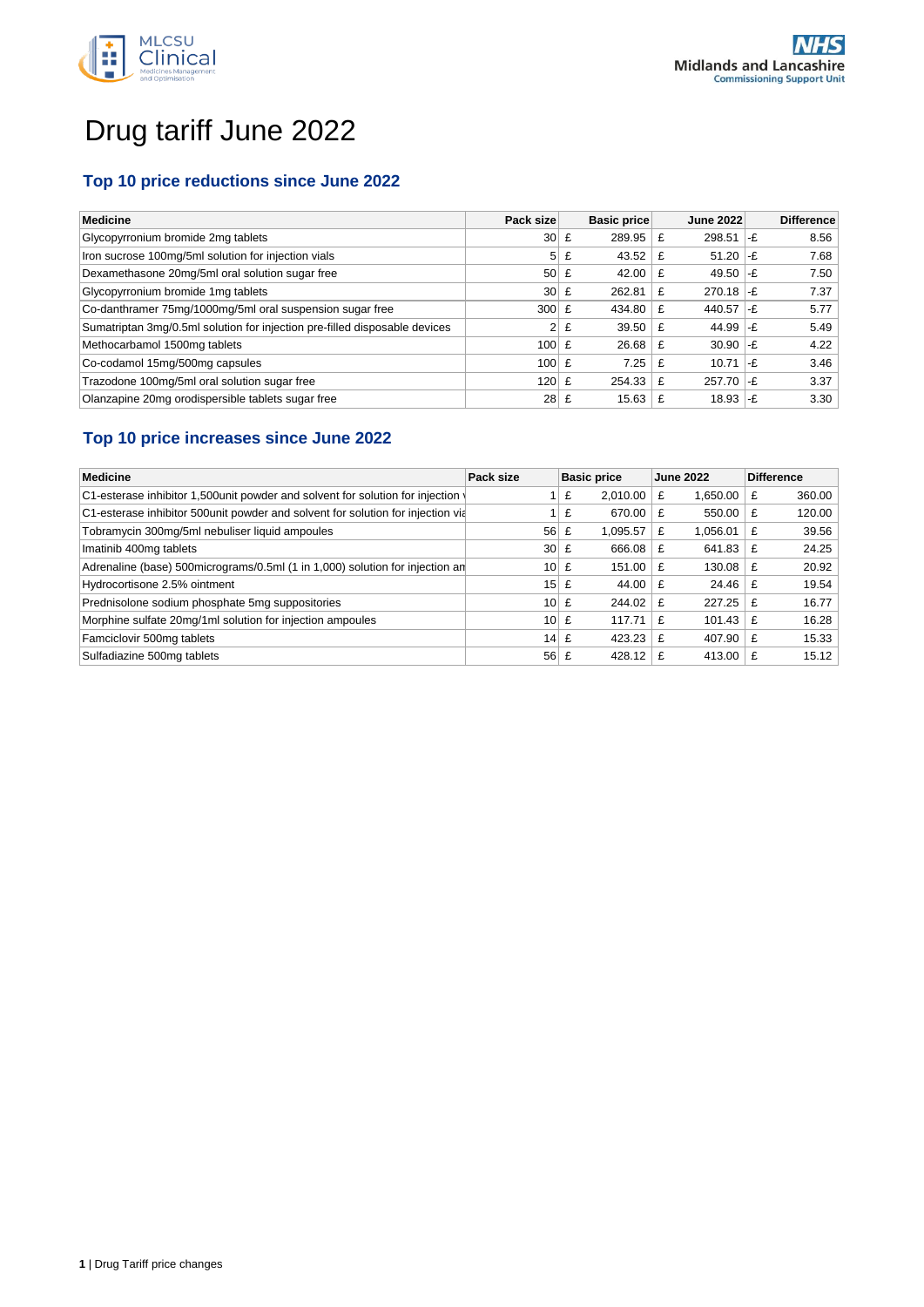## **Top 25 price reductions since March 2022**

| <b>Medicine</b>                                                            | Pack size       | <b>Basic price</b> | <b>March 2022</b> | <b>Difference</b> |
|----------------------------------------------------------------------------|-----------------|--------------------|-------------------|-------------------|
| Formaldehyde (Buffered) 4% solution                                        | 1000 £          | 4.41               | £<br>31.41        | -£<br>27.00       |
| Acamprosate 333mg gastro-resistant tablets                                 | 168             | 25.70<br>£         | 42.44<br>£        | 16.74<br>-£       |
| Cinacalcet 90mg tablets                                                    | 28              | £<br>60.80         | £<br>70.52        | -£<br>9.72        |
| Liothyronine 20microgram tablets                                           | 28              | £<br>63.08         | 71.90<br>£        | -£<br>8.82        |
| Iron sucrose 100mg/5ml solution for injection vials                        | 5               | £<br>43.52         | £<br>51.20        | -£<br>7.68        |
| Dexamethasone 20mg/5ml oral solution sugar free                            | 50 <sub>1</sub> | £<br>42.00         | £<br>49.50        | -£<br>7.50        |
| Cinacalcet 60mg tablets                                                    | 28              | £<br>40.54         | £<br>47.02        | -£<br>6.48        |
| Amiloride 5mg tablets                                                      | 28              | £<br>15.66         | £<br>21.85        | -£<br>6.19        |
| Sumatriptan 3mg/0.5ml solution for injection pre-filled disposable devices | $\overline{2}$  | £<br>39.50         | £<br>44.99        | -£<br>5.49        |
| Buspirone 10mg tablets                                                     | 30 <sup>2</sup> | £<br>14.65         | £<br>20.08        | -£<br>5.43        |
| Melatonin 2mg modified-release tablets                                     | $30$ £          | 10.38              | £<br>15.39        | -£<br>5.01        |
| Atomoxetine 80mg capsules                                                  | 28              | £<br>26.59         | £<br>31.53        | -£<br>4.94        |
| Atomoxetine 100mg capsules                                                 | 28              | £<br>26.74         | £<br>31.66        | -£<br>4.92        |
| Midodrine 5mg tablets                                                      | 100             | £<br>44.36         | £<br>49.05        | -£<br>4.69        |
| Cilostazol 50mg tablets                                                    | 56              | £<br>31.27         | £<br>35.05        | -£<br>3.78        |
| Atomoxetine 60mg capsules                                                  | 28              | 19.78<br>£         | £<br>23.51        | -£<br>3.73        |
| Amantadine 100mg capsules                                                  | 56              | £<br>14.07         | £<br>17.77        | -£<br>3.70        |
| Atomoxetine 40mg capsules                                                  | 28 <sup>1</sup> | £<br>16.54         | £<br>20.04        | -£<br>3.50        |
| Co-codamol 15mg/500mg capsules                                             | 100             | £<br>7.25          | £<br>10.71        | -£<br>3.46        |
| Olanzapine 20mg orodispersible tablets sugar free                          | 28              | £<br>15.63         | £<br>18.93        | -£<br>3.30        |
| Risperidone 6mg tablets                                                    | 28              | £<br>41.16         | 44.36<br>£        | -£<br>3.20        |
| Flucloxacillin 250mg/5ml oral solution sugar free                          | 100             | £<br>5.64          | £<br>8.69         | -£<br>3.05        |
| Atomoxetine 10mg capsules                                                  | 28              | 15.79<br>£         | £<br>18.60        | -£<br>2.81        |
| Atomoxetine 18mg capsules                                                  | 28              | 15.78<br>£         | £<br>18.58        | -£<br>2.80        |
| Atomoxetine 25mg capsules                                                  | 28              | £<br>16.35         | £<br>19.02        | 2.67<br>-£        |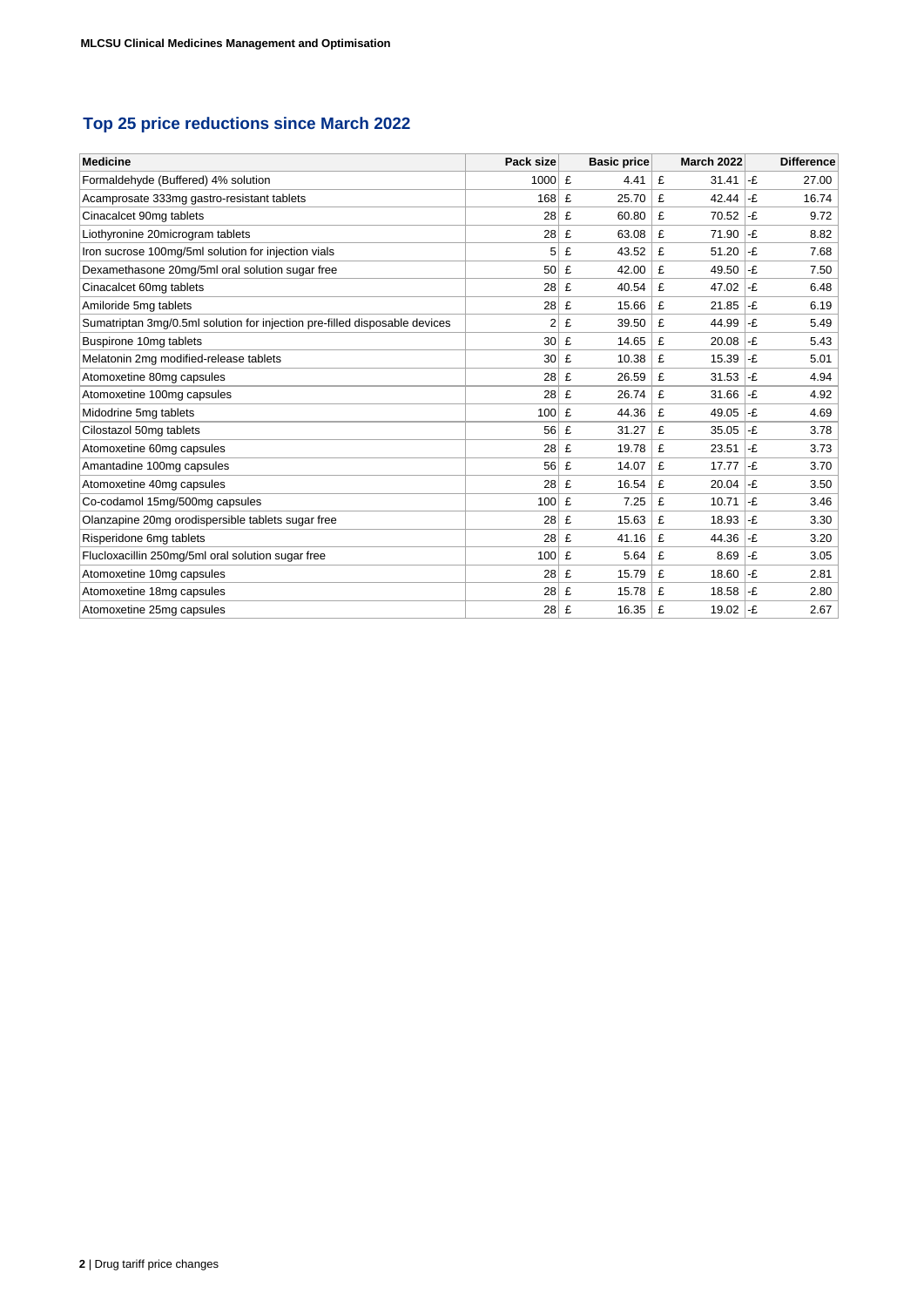## **Top 25 price increases since March 2022**

| <b>Medicine</b>                                                                  | Pack size       |   | <b>Basic price</b> |   | <b>March 2022</b> |   | <b>Difference</b> |
|----------------------------------------------------------------------------------|-----------------|---|--------------------|---|-------------------|---|-------------------|
|                                                                                  |                 |   |                    |   |                   |   |                   |
| C1-esterase inhibitor 1,500 unit powder and solvent for solution for injection   |                 | £ | 2,010.00           | £ | 1,650.00          | £ | 360.00            |
| Tobramycin 300mg/5ml nebuliser liquid ampoules                                   | 56              | £ | 1,095.57           | £ | 957.62            | £ | 137.95            |
| C1-esterase inhibitor 500 unit powder and solvent for solution for injection via | 1               | £ | 670.00             | £ | 550.00            | £ | 120.00            |
| Prednisolone sodium phosphate 5mg suppositories                                  | 10              | £ | 244.02             | £ | 176.58            | £ | 67.44             |
| Famciclovir 500mg tablets                                                        | 14              | £ | 423.23             | £ | 359.45            | £ | 63.78             |
| Sulfadiazine 500mg tablets                                                       | 56              | £ | 428.12             | £ | 376.58            | £ | 51.54             |
| Adrenaline (base) 500micrograms/0.5ml (1 in 1,000) solution for injection an     | 10 <sup>1</sup> | £ | 151.00             | £ | 102.30            | £ | 48.70             |
| Atropine 1% eye drops                                                            | 10              | £ | 212.00             | £ | 171.84            | £ | 40.16             |
| Morphine sulfate 20mg/1ml solution for injection ampoules                        | 10 <sup>1</sup> | £ | 117.71             | £ | 79.64             | £ | 38.07             |
| Sodium cromoglicate 100mg capsules                                               | 100             | £ | 84.00              | £ | 46.80             | £ | 37.20             |
| Tolbutamide 500mg tablets                                                        | 28              | £ | 41.52              | £ | 5.16              | £ | 36.36             |
| Ephedrine 30mg/1ml solution for injection ampoules                               | 10 <sup>1</sup> | £ | 102.92             | £ | 69.62             | £ | 33.30             |
| Ephedrine hydrochloride 30mg tablets                                             | 28              | £ | 174.40             | £ | 141.16            | £ | 33.24             |
| Co-danthramer 75mg/1000mg/5ml oral suspension sugar free                         | 300             | £ | 434.80             | £ | 405.91            | £ | 28.89             |
| Cyproterone 100mg tablets                                                        | 84              | £ | 103.56             | £ | 74.73             | £ | 28.83             |
| Co-danthrusate 50mg/60mg/5ml oral suspension sugar free                          | 200             | £ | 230.32             | £ | 202.50            | £ | 27.82             |
| Ropinirole 5mg tablets                                                           | 84              | £ | 216.72             | £ | 189.57            | £ | 27.15             |
| Quinagolide 75microgram tablets                                                  | 30 <sup>2</sup> | £ | 149.75             | £ | 123.26            | £ | 26.49             |
| Clonidine 50micrograms/5ml oral solution sugar free                              | 100             | £ | 135.76             | £ | 109.79            | £ | 25.97             |
| Disulfiram 200mg tablets                                                         | 50              | £ | 173.65             | £ | 148.62            | £ | 25.03             |
| Ropinirole 1mg tablets                                                           | 84              | £ | 47.24              | £ | 22.33             | £ | 24.91             |
| Imatinib 400mg tablets                                                           | $30$            | £ | 666.08             | £ | 641.83            | £ | 24.25             |
| Nizatidine 300mg capsules                                                        | 30              | £ | 48.09              | £ | 24.92             | £ | 23.17             |
| Dexamethasone 4mg tablets                                                        | 50              | £ | 113.26             | £ | 90.43             | £ | 22.83             |
| Glycopyrronium bromide 1mg/5ml oral solution sugar free                          | $150$ £         |   | 112.20             | £ | 91.00             | £ | 21.20             |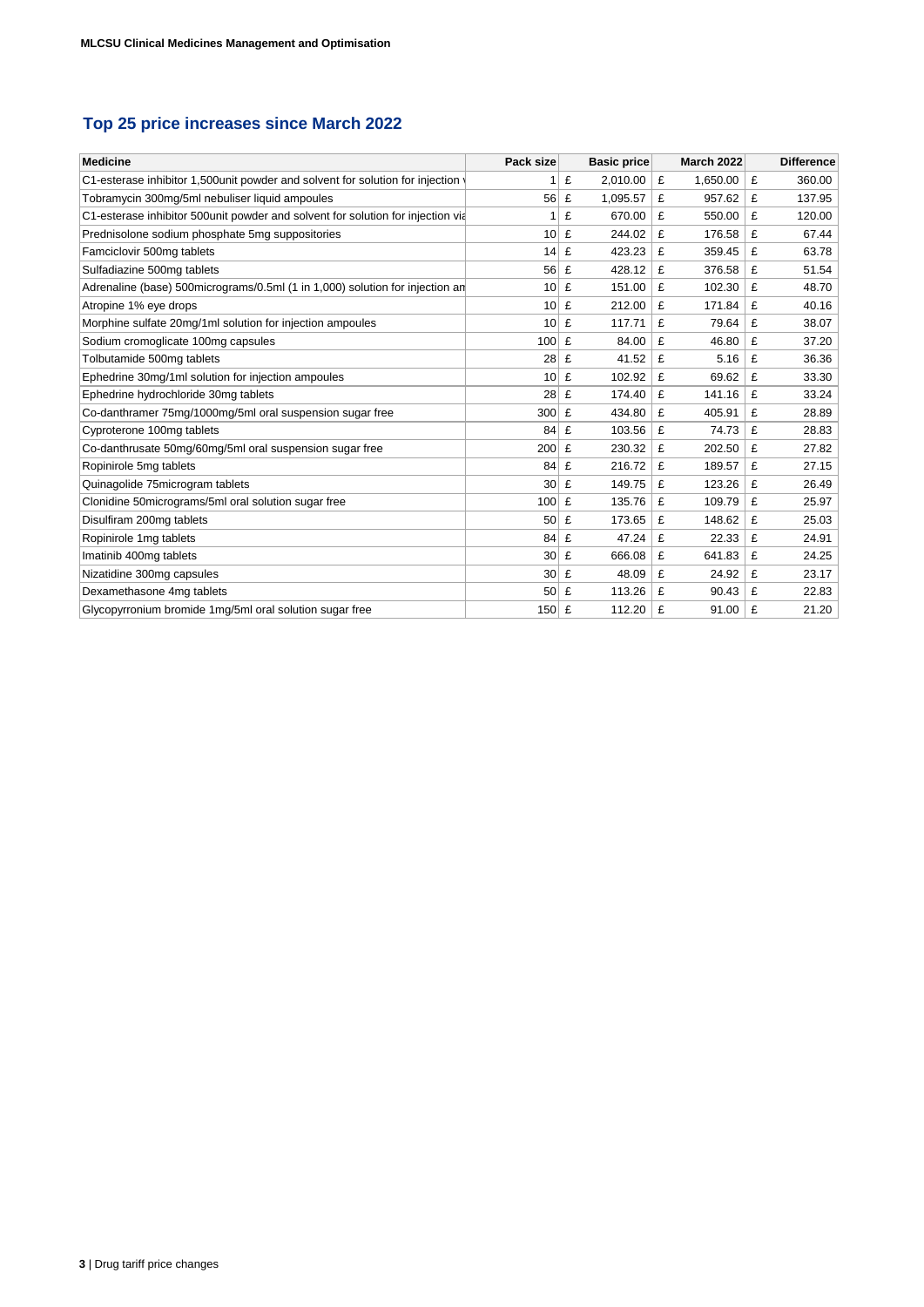## **Top 50 price reductions since June 2021**

| <b>Medicine</b>                                                 | Pack size          | <b>Basic price</b> | <b>June 2021</b> | <b>Difference</b> |
|-----------------------------------------------------------------|--------------------|--------------------|------------------|-------------------|
| Imatinib 400mg tablets                                          | $30 \mid \pounds$  | 666.08             | 1,029.16<br>£    | -£<br>363.08      |
| Imatinib 100mg tablets                                          | 60                 | £<br>333.41        | £<br>514.57      | -£<br>181.16      |
| Cinacalcet 90mg tablets                                         | 28                 | £<br>60.80         | £<br>144.82      | -£<br>84.02       |
| Ivabradine 2.5mg tablets                                        | 56                 | £<br>24.81         | £<br>93.56       | -£<br>68.75       |
| Cinacalcet 60mg tablets                                         | 28                 | £<br>40.54         | £<br>96.54       | -£<br>56.00       |
| Liothyronine 20microgram tablets                                | 28                 | £<br>63.08         | £<br>118.10      | -£<br>55.02       |
| Lurasidone 18.5mg tablets                                       | 28                 | £<br>46.56         | £<br>90.72       | -£<br>44.16       |
| Lurasidone 18.5mg tablets                                       | $28 \mid \pounds$  | 46.56              | £<br>90.72       | -£<br>44.16       |
| Lurasidone 18.5mg tablets                                       | $28$ £             | 46.56              | £<br>90.72       | -£<br>44.16       |
| Primidone 250mg tablets                                         | 100                | £<br>93.25         | £<br>132.54      | -£<br>39.29       |
| Atomoxetine 80mg capsules                                       | 28                 | £<br>26.59         | £<br>64.05       | -£<br>37.46       |
| Atomoxetine 100mg capsules                                      | 28                 | £<br>26.74         | £<br>64.05       | -£<br>37.31       |
| Midodrine 5mg tablets                                           | 100                | £<br>44.36         | £<br>80.21       | 35.85<br>-£       |
| Famciclovir 250mg tablets                                       | 21                 | £<br>223.81        | £<br>258.03      | -£<br>34.22       |
| Atomoxetine 10mg capsules                                       | 28                 | £<br>15.79         | £<br>48.12       | -£<br>32.33       |
| Cinacalcet 30mg tablets                                         | 28                 | £<br>23.94         | £<br>56.22       | -£<br>32.28       |
| Atomoxetine 18mg capsules                                       | 28                 | £<br>15.78         | £<br>47.98       | -£<br>32.20       |
| Atomoxetine 25mg capsules                                       | 28                 | £<br>16.35         | £<br>48.14       | -£<br>31.79       |
| Atomoxetine 40mg capsules                                       | 28                 | £<br>16.54         | £<br>48.14       | -£<br>31.60       |
| Mebeverine 50mg/5ml oral suspension sugar free                  | 300 E              | 187.00             | £<br>217.25      | -£<br>30.25       |
| Atomoxetine 60mg capsules                                       | $28 \mid \pounds$  | 19.78              | £<br>48.03       | -£<br>28.25       |
| Fluoxetine 10mg capsules                                        | $30 \mid E$        | 37.50              | £<br>64.10       | -£<br>26.60       |
| Midodrine 2.5mg tablets                                         | 100                | £<br>31.47         | £<br>56.74       | -£<br>25.27       |
| Oxycodone 20mg tablets                                          | 56                 | £<br>20.57         | £<br>45.66       | -£<br>25.09       |
| Ibandronic acid 50mg tablets                                    | 28                 | £<br>14.69         | £<br>34.18       | -£<br>19.49       |
| Hydrocortisone 2.5% cream                                       | $15$ £             | 48.53              | £<br>67.97       | -£<br>19.44       |
| Mercaptopurine 50mg tablets                                     | 25                 | £<br>10.22         | £<br>29.29       | -£<br>19.07       |
| Amiloride 5mg tablets                                           | 28                 | £<br>15.66         | £<br>33.41       | -£<br>17.75       |
| Famotidine 40mg tablets                                         | 28                 | £<br>22.60         | £<br>38.99       | -£<br>16.39       |
| Tacrolimus 0.1% ointment                                        | 60                 | £<br>30.52         | £<br>45.56       | -£<br>15.04       |
| Diltiazem 60mg modified-release tablets                         | 84                 | £<br>9.35          | £<br>24.38       | -£<br>15.03       |
| Trientine dihydrochloride 300mg capsules                        | $100 \mid \pounds$ | 3,075.13           | £<br>3,090.00    | -£<br>14.87       |
| Sevelamer 800mg tablets                                         | 180                | £<br>31.02         | £<br>45.32       | -£<br>14.30       |
| Pregabalin 20mg/ml oral solution sugar free                     | 473 £              | 85.36              | £<br>99.48       | -£<br>14.12       |
| Prochlorperazine 3mg buccal tablets                             | 50 <sub>1</sub>    | £<br>7.23          | £<br>20.16       | -£<br>12.93       |
| Acamprosate 333mg gastro-resistant tablets                      | 168                | £<br>25.70         | £<br>38.25       | -£<br>12.55       |
| Oxycodone 10mg tablets                                          | 56                 | £<br>10.29         | £<br>22.81       | -£<br>12.52       |
| Amantadine 100mg capsules                                       | 56                 | £<br>14.07         | £<br>26.34       | -£<br>12.27       |
| Valaciclovir 500mg tablets                                      | $10$ £             | 14.43              | £<br>$26.48$ -£  | 12.05             |
| Trazodone 50mg/5ml oral solution sugar free                     | $120$ £            | 11.08              | 22.37<br>£       | -£<br>11.29       |
| Exemestane 25mg tablets                                         | $30 \mid \pounds$  | 7.96               | £<br>19.04       | -£<br>11.08       |
| Prednisolone 25mg tablets                                       | $56 \mid \pounds$  | 42.21              | £<br>52.93       | -£<br>10.72       |
| Co-careldopa 25mg/100mg tablets                                 | 100 £              | 7.23               | £<br>17.42       | -£<br>10.19       |
| Nizatidine 150mg capsules                                       | $30 \mid \pounds$  | 11.46              | £<br>21.59       | -£<br>10.13       |
| Nitrofurantoin 25mg/5ml oral suspension sugar free              | 300 £              | 447.12             | £<br>457.22      | -£<br>10.10       |
| Isotretinoin 20mg capsules                                      | $30$ £             | 6.93               | £<br>16.66       | -£<br>9.73        |
| Enalapril 20mg tablets                                          | $28$ £             | 3.70               | £<br>13.35       | -£<br>9.65        |
| Calcipotriol 0.005% / Betamethasone dipropionate 0.05% ointment | $30 \mid \pounds$  | 7.01               | £<br>16.52       | -£<br>9.51        |
| Risperidone 6mg tablets                                         | $28$ £             | 41.16              | £<br>50.56       | -£<br>9.40        |
| Desmopressin 200microgram tablets                               | $30 \mid \pounds$  | 21.20              | £<br>30.45       | 9.25<br>-£        |